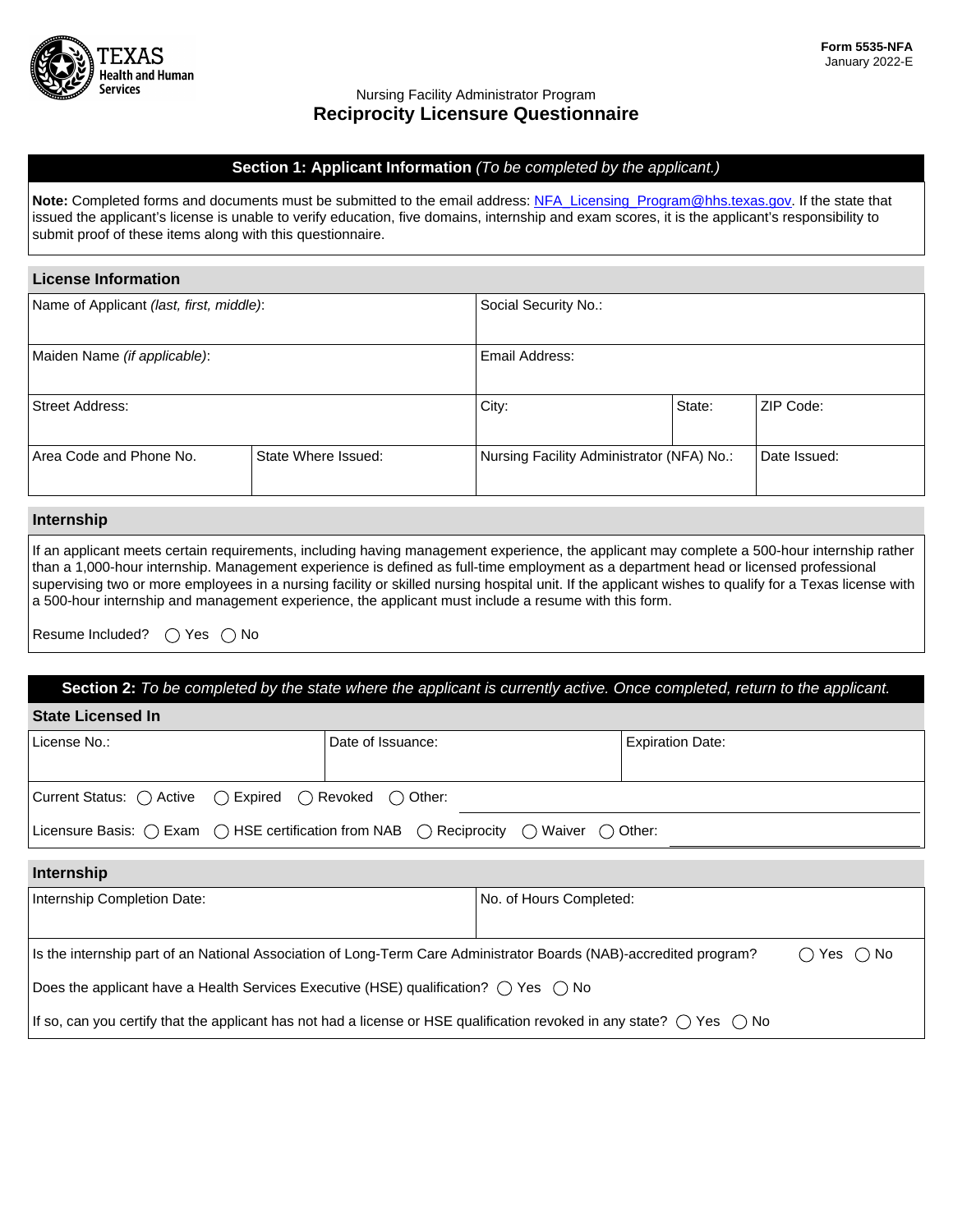NAB Exam Passed?  $\bigcirc$  Yes  $\bigcirc$  No

State Exam Passed?  $\bigcirc$  Yes  $\bigcirc$  No

## **Education**

# Bachelor's Degree?  $\bigcirc$  Yes  $\bigcirc$  No If yes, name of university where degree(s) were completed: Name of Degree(s) Awarded: Did the applicant meet a minimum of 15 semester credit hours in long-term care administration, or its equivalent, that  $\sim$  includes courses in the five domains of the NAB? **Master's Degree?**  $\bigcirc$  Yes  $\bigcirc$  No If yes, name of university where degree(s) were completed: Name of Degree(s) Awarded: Did the applicant meet a minimum of 15 semester credit hours in long-term care administration, or its equivalent, that  $\blacksquare$  includes courses in the five domains of the NAB?<br>includes courses in the five domains of the NAB? **Examination** NAB Exam Name: Name: NAB Exam Date: NAB Exam Date: NAB Exam Passed?  $\bigcirc$  Yes  $\bigcirc$  No NAB Exam Name: NAB Exam Date:

State Exam Date *(if applicable)*:

# **Enforcement History**

| Disciplinary Actions Taken? $\bigcirc$ Yes $\bigcirc$ No If yes, provide additional information. |  |
|--------------------------------------------------------------------------------------------------|--|
|                                                                                                  |  |
|                                                                                                  |  |
|                                                                                                  |  |
|                                                                                                  |  |
|                                                                                                  |  |
|                                                                                                  |  |
|                                                                                                  |  |
|                                                                                                  |  |
|                                                                                                  |  |
|                                                                                                  |  |
|                                                                                                  |  |